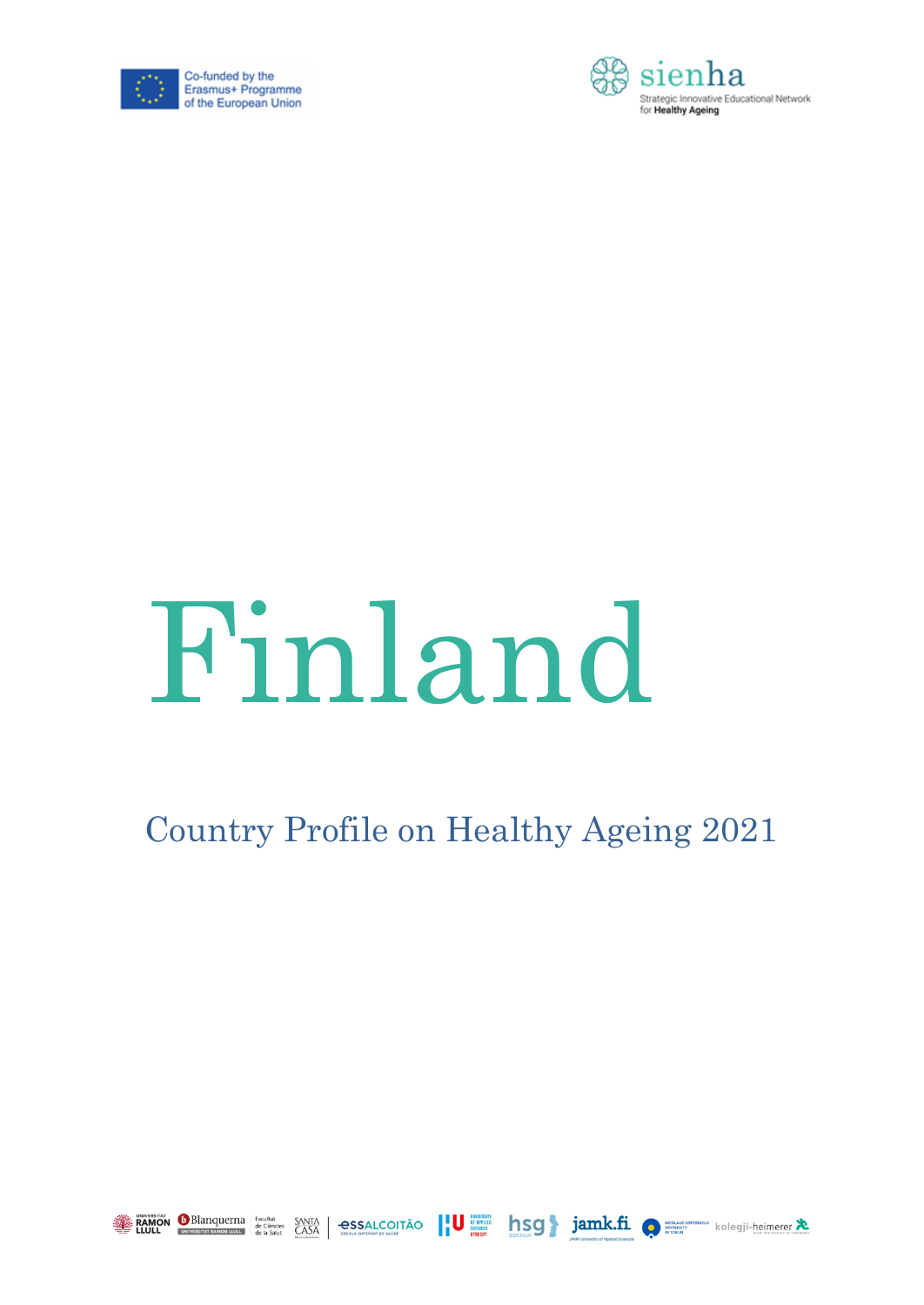



#### **Authors**

Armi Hirvonen, MBA, JAMK University of Applied Sciences, SIENHA Project Manager

Sari Järvinen, PhD, RN, JAMK University of Applied Sciences, SIENHA Project Researcher

Anni Saari, student in Business Administration, assistant, JAMK University of Applied **Sciences** 

Pauliina Soanvaara, MHC, RN, IUHPE Registered Health Promotion Practitioner, JAMK University of Applied Sciences, SIENHA Project Researcher

Sirpa Tuomi, PhD, IUHPE Registered Health Promotion Practitioner, JAMK University of Applied Sciences

This project has been funded with support from the European Commission. This publication reflects the views only its authors, and the European Union cannot be held responsible for any use which may be made of the information contained therein.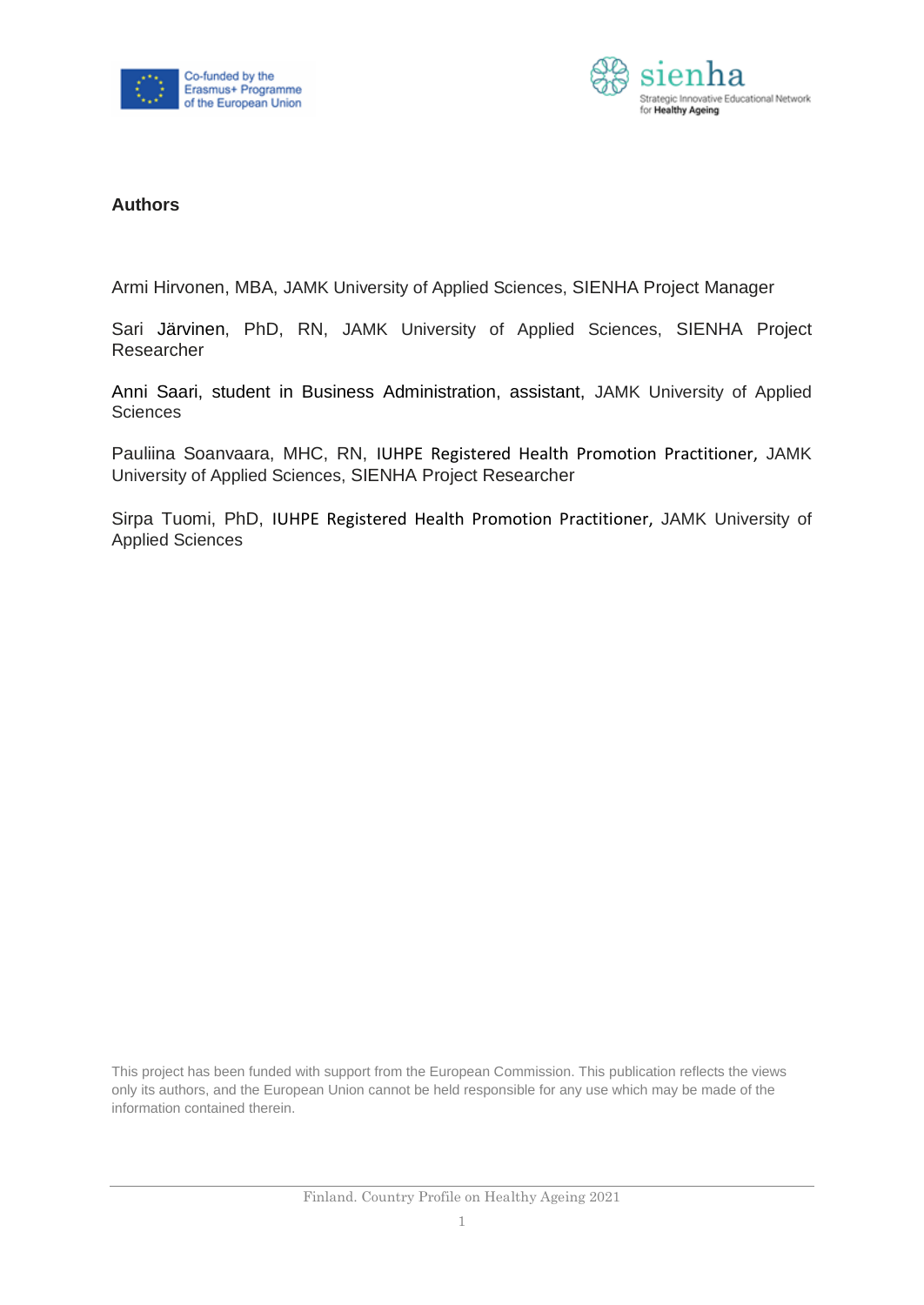



### Country profiles series

SIENHA is a European research project carried out by different universities whose aim is to support healthy ageing among European countries through the competence development of social and healthcare professionals.

Country Profiles provide an overview of the SIENHA project based on each partner country's situation regarding healthy ageing including demographics and epidemiology, health status, health system and population needs. These profiles aim to provide context and highlight specific needs of each partner with the subsequent purpose of translating these results into future competencies

#### Content

| 1. Demographic and socioeconomic context | З  |
|------------------------------------------|----|
| 2. Health status                         | 5  |
| 3. Health system                         | 9  |
| 4. Key findings and population needs     | 11 |
| <b>Sources</b>                           | 12 |

<span id="page-2-0"></span>The data and information in these Country Profiles are based, mainly, on European official statistics provided to Eurostat and the OECD, and Global Health Data Exchange to ensure data comparability. This information was complemented by the National Statistics Institutes of each country.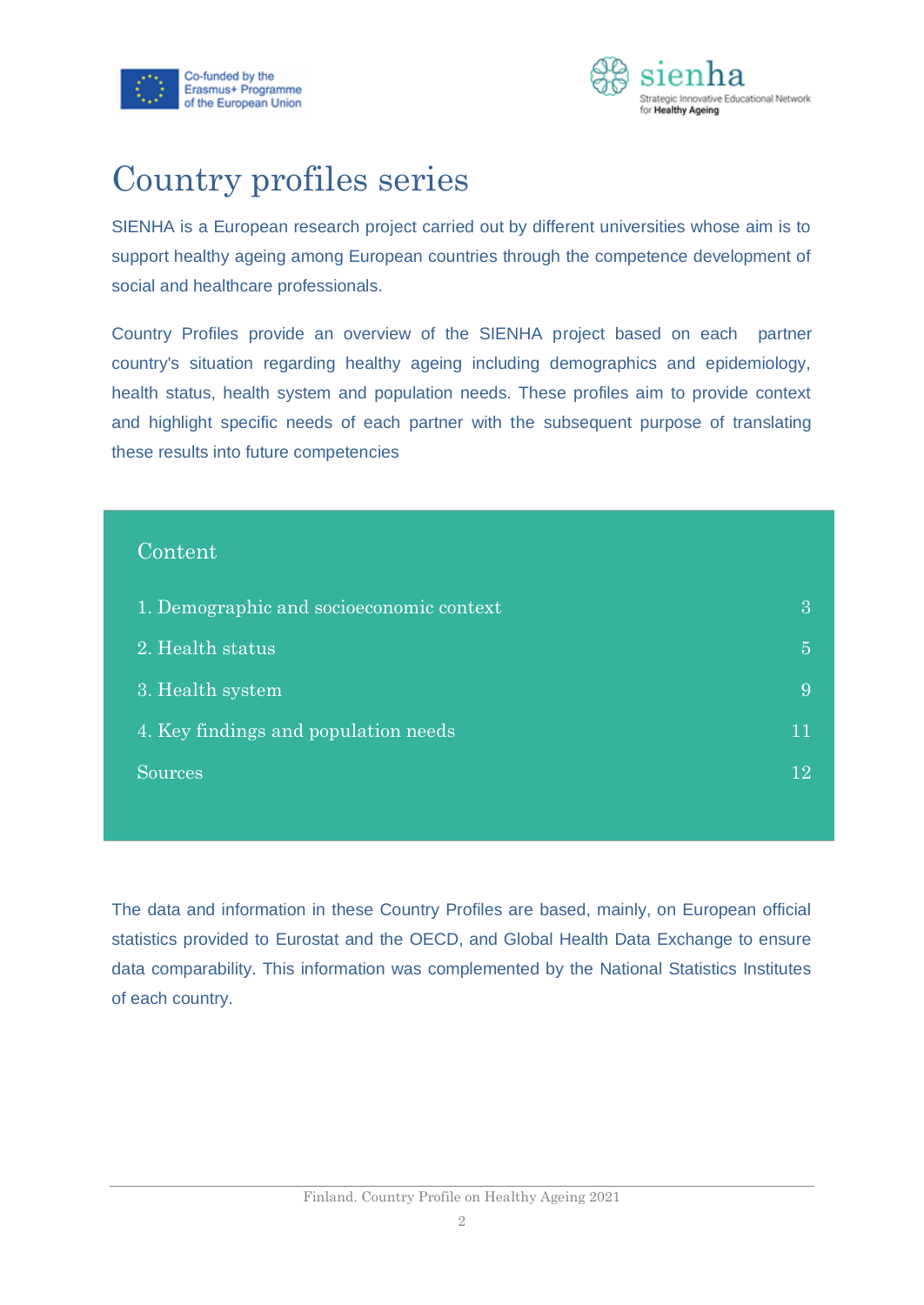



## 1. Demographic and socioeconomic context

Currently (in 2021), the population of Finland stands at 5,548,361 (decreased slightly from the previous year). The distribution of the population by age group and sex can be seen in Figure 1. Since 2020, the demographic growth has decreased to -0.1%, while the vegetative growth has increased to +0,14%. The total life expectancy for females is 85.1 years and for males 79.8 years. The overall fertility rate stands at 1.463 (births per woman).



Figure 1. Population pyramid in Finland in 2018 and its projection for 2030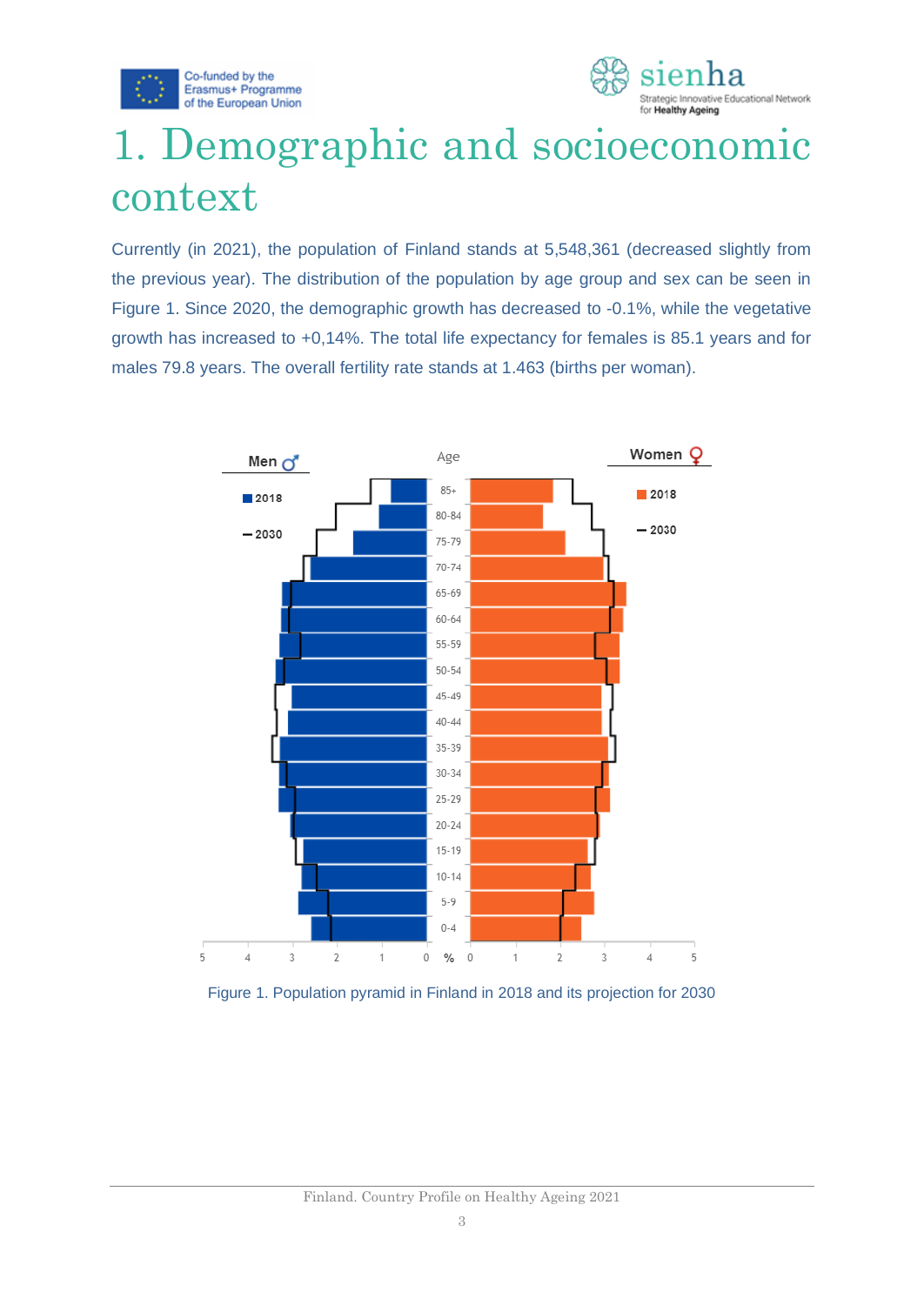



| Adjusted gross household disposable income<br>(2019) | 59,507M €               |
|------------------------------------------------------|-------------------------|
| Unemployment rate (2020)                             | Men 9.2 %<br>Women 7.9% |
| Degree of urbanization (2018)                        | 72%                     |

Table 1. Socioeconomic characteristics

At the end of 2019, 74% of the Finnish population (3 435 387 persons) completed a postcomprehensive level qualification (persons aged 15 or more), and 32% completed a tertiary level qualification. In turn, approximately 1.89 million people were holders of upper secondary diploma, and nearly 1.5 million people had graduated with a higher education degree.

On average, Finland ranks fifth in the number of doctoral graduates among the EU countries. In 2020, the number of higher education students totalled 327 257, enrolled within the 13 universities and 22 universities of applied sciences across Finland. Finnish institutions offer education in Finnish, English and Swedish. In 2017, the public expenditure in tertiary education relative to GDP was 1.7%, the total education spending being approximately 5% of the GDP.

The structure of education is comprehensive from early childhood education to higher education, making the education system as one of the best performed within the OECD countries. Concerning the field of study, 21.9% students graduated from the field of welfare, making it one the most sought-after field of study among higher education students in 2019. Welfare (ISCED) is defined as degree programmes in welfare (not further defined/interdisciplinary programmes), health and welfare, social work and counselling, and related areas of expertise (e.g., care of the elderly and disabled adults, childcare, and youth services).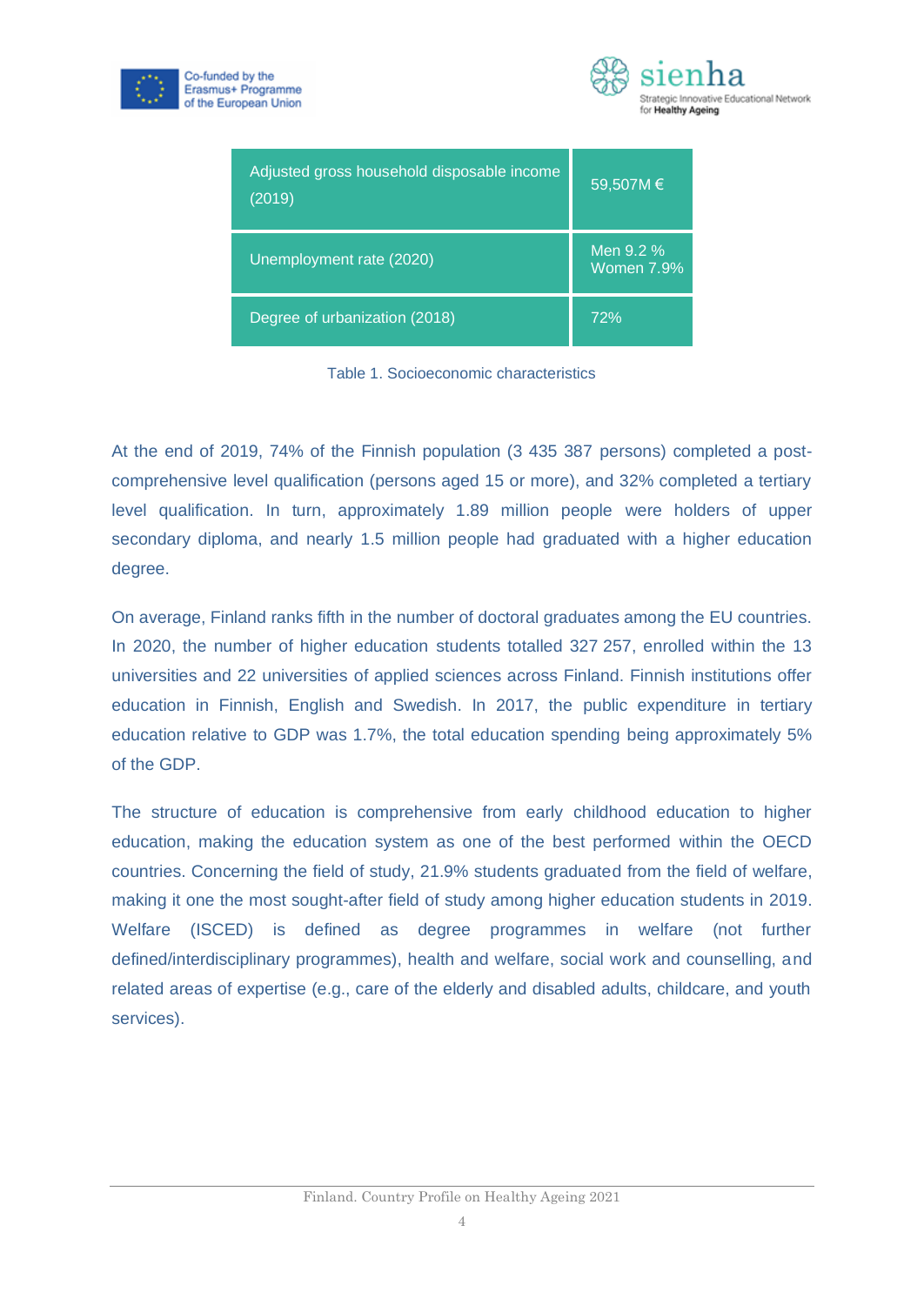



## <span id="page-5-0"></span>2. Health status

#### Self-reported health on the decrease

Similar, to other European countries, Finland has experienced a high increase in the life expectancy over the decades together with an increase in the number of elderly. Challenges shadowing the health of the elderly include chronic diseases and disabilities, which increase the burden of the social and health care system.

Concerning self-reported health, Finnish citizens report more limitations in activity than other European citizens, resulting in a lower number of healthy life years in comparison to other EU countries. These findings provide information towards healthy ageing research. Further information is provided in Figure 2.



Figure 2. Self-reported health by age

#### Alzheimer's disease is an increasing cause of death

Mortality from treatable causes is lower in Finland than the EU average, signalling that the health care system performs well in saving the lives of people with potentially fatal conditions. Main burdens of disease include cardiovascular diseases, cancer, and musculoskeletal disorders. Although the mortality rates from cardiovascular diseases have decreased, the ischaemic heart disease remains to be the leading cause of death, including stroke. In addition, mortality rates concerning Alzheimer's disease have increased greatly, making it one of the leading causes of death among the elderly. Mortality from chronic liver disease has also increased by more than one-third since 2000. Mortality from some cancers, including cancers of the liver, pharynx, and pancreas, all linked to excess consumption of alcohol, have increased between the years of 2000 – 2016, although the rates have started to drop in recent years. Lung cancer remains as the most frequent cause of death due to cancer, although mortality rates have slightly decreased since 2000, following reductions in smoking rates over the past few decades, especially among men.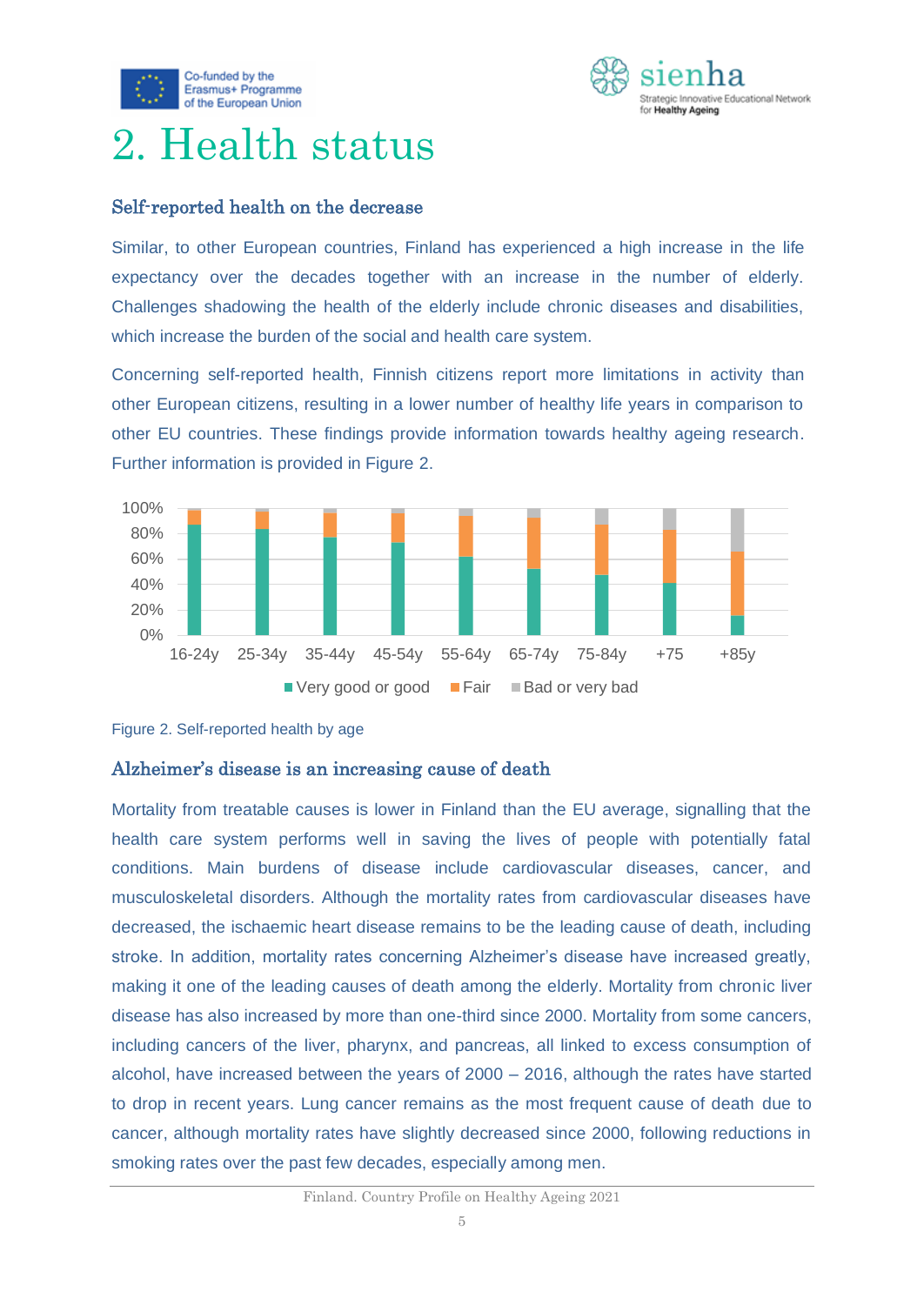





 $\blacksquare$  EU-27 (4)  $\blacksquare$  Finland

Figure 3. Causes of death (per 100 000 inhabitants) — standardised death age, 2017

#### Non-communicable diseases are on the rise in Finland

Non-communicable diseases cause over 92% of deaths (data from 2019). Regarding noncommunicable diseases (NCD), the three-leading causes of disability-adjusted life years (DALYs) include ischemic heart disease, stroke, and low back pain.

Although physical health and life expectancy have improved in recent decades, the positive development concerning mental health does not correspond to the figures. Mental health disorders and related illnesses are on the rise among the Finnish population; approximately, 20% of Finnish have a diagnosed mental disorder. Mental health disorders cause the most disabilities among young age groups. Support for the mental health of children and young people has been identified as an important, and positive contributor towards healthy ageing.

Accidents are also a major cause of deaths in Finland. Accidents resulted in 2,607 deaths in 2018, being the fourth most common cause of death. Every year, approximately 80,000 people receive hospital treatment (inpatient wards or in a day surgery) for an injury. Approximately 90% of fatal accidents and 80% of accidents that lead to injuries, occur at home and during leisure time. Falls are the most common type of accidents in all age categories.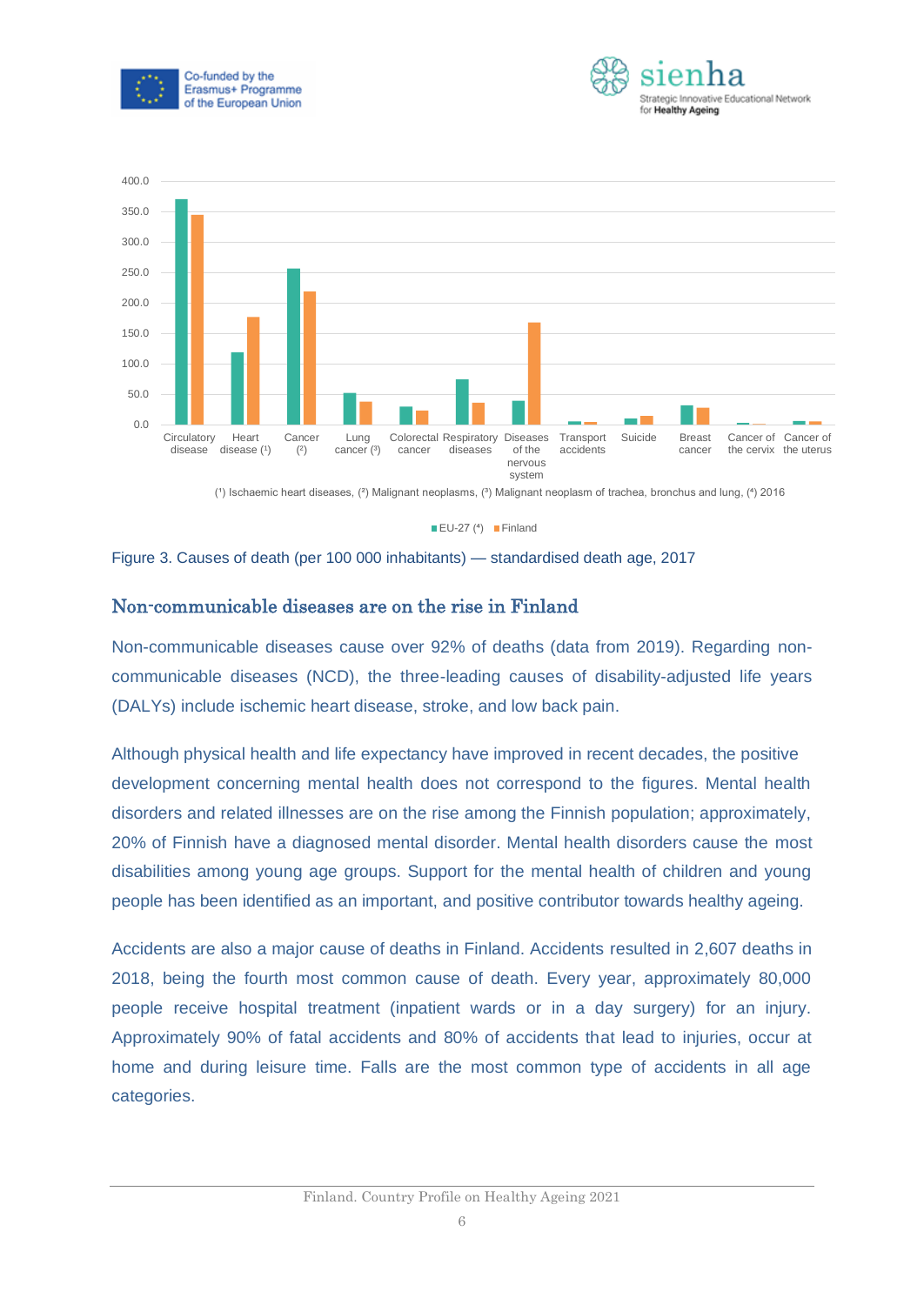

Co-funded by the Erasmus+ Programme of the European Union



#### Tobacco consumption dropped, alcohol related illnesses remain

Tobacco consumption, known as one of the key health risk factors in Europe, has greatly decreased in Finland during the past decade. In 2020, only 12 % of the population over 15 year-old smoke tobacco. In 2010, the figure was 19%, and 20 years ago over 20%. See figure 5 for further details.

Although alcohol consumption has decreased among Finnish adults, various chronic problems related to alcohol consumption are on the increase. 53% of men consume alcohol weekly (down from 60%), while 28% of women consume alcohol weekly (down from 35%). In 2016, alcohol related deaths leading to chronic illnesses caused 64% of deaths among the Finnish adults. As predicted, at least 13% of Finnish are on the verge of increasing their long-term health risks (560,000 Finns).

In addition to alcohol related diseases, diabetes figures are also on the rise due to obesity. Especially working aged adults are on the verge of becoming overweight in the long term. In 2019, 67,6% of Finns over 16 years were obese, and nearly 50% of adults had abdominal obesity, being particularly harmful to health. In addition, obesity among Finnish children has become a problem, as 27% of boys and 18% of girls up to 16 years are overweight. See figure 6 for more information on the behavioural risk factors.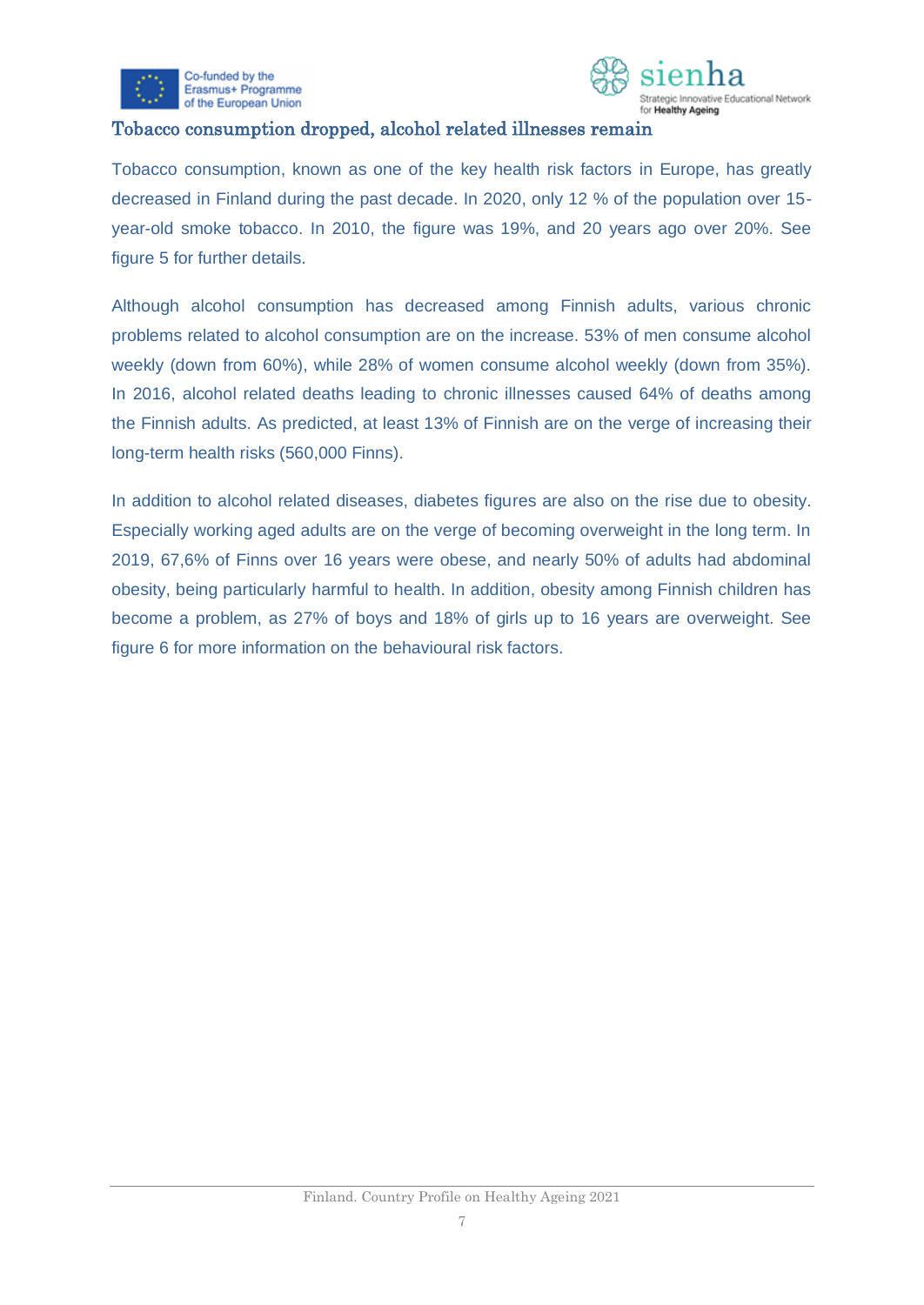













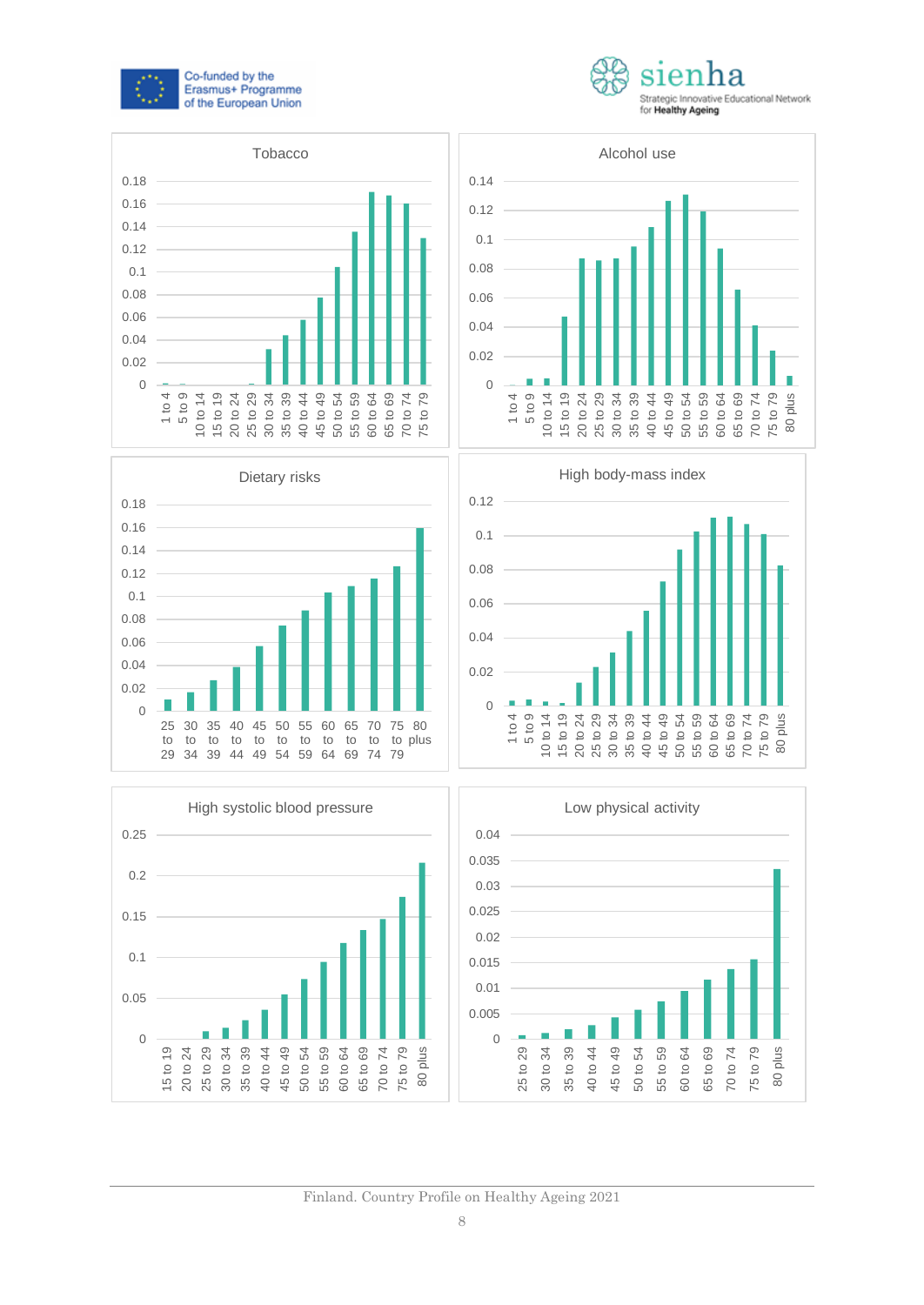



## <span id="page-9-0"></span>3. Health system

The aim of the Finnish health care is to maintain and improve people's health, wellbeing, work, and functional capacity as well as social security, together with reducing health inequalities. The system is based on preventive health care and comprehensive health services. The objective of preventive health care is to promote health, prevent and identify diseases as early as possible. Preventive health services (for example, maternity and child health clinics, Finnish national screening programme, school, and student health care) are mainly voluntary and free of charge for the citizens.

The Finnish health system includes public and private health care. Public health care is governed at local and national levels. Public health services are divided into primary health care and specialized medical care. Nationally, the Ministry of Social Affairs and Health is responsible for governing health related policies and development acts. Local authorities include municipalities serving for health services. The local level organises health care, primary and hospital care, and rehabilitation. The aim of rehabilitation is to promote an individual's ability to function and support opportunities for participation, study, and employment. Rehabilitation is divided into medical, vocational, and social rehabilitation. The need for rehabilitation is always assessed based on clients' individual needs.

The national Social Insurance Institution runs the statutory national health insurance (NHI) provision. Residents registered in Finland have access to local health services through the NHI provision.

Concerning occupational health, all employers in Finland are responsible for providing occupational health for employees through private or public sector. In addition to public and private health care, social and health organisations (the third sector) have been growing in the Finnish health care system. Organisations provide social and health services for various patient groups often promoting public health, offering peer support and their services supplement public healthcare.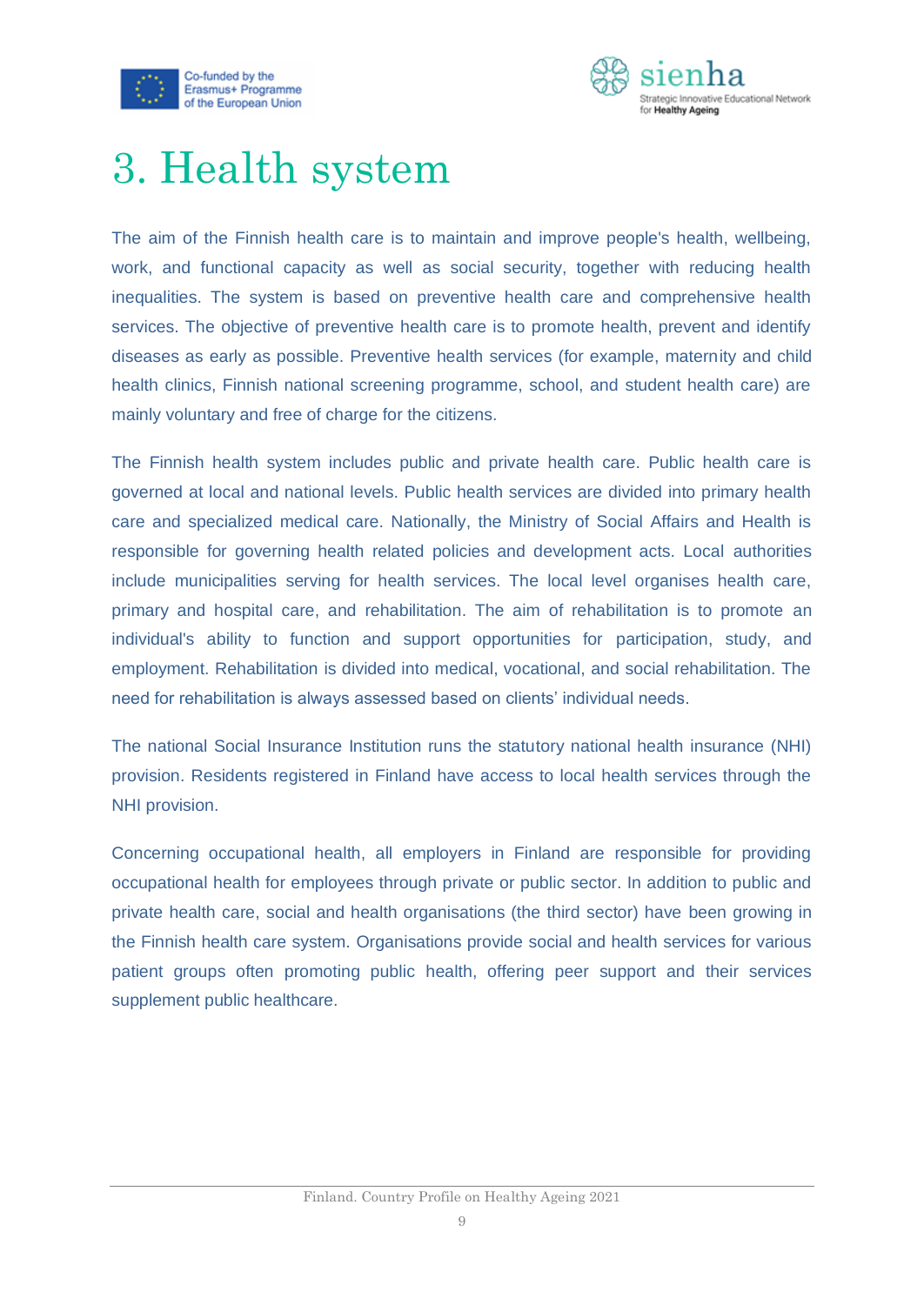



#### Health spending

In 2019, the total health spending in Finland was 22 billion euros. Finland finances its health expenditure mainly through public sources, constituting of 79% of the total spending. The remaining is covered through the private sector. Most of the private expenditure include health care payments, outpatient medical care, dental care, pharmaceutical and long-term care. In turn, private insurance constitutes only 2% of the total health expenditure. The expenditure on health care in relation to gross domestic product GDP is approximately 9%.

#### Effectiveness of the health system

As the Finnish health system covers nearly the whole population, accessibility of health care continues to be good, although co-payments have been on the rise. In addition, waiting times can vary up to very long. Health care is effective, although preventable mortality is slightly above the EU, the mortality from treatable causes is significantly lower to EU average. The health system is effective in saving the lives of people with life-threatening conditions. Finnish Hospitals provide high-quality treatment to people requiring acute care. In addition, cancer care in Finland is rates as "good level" due to on-time diagnosis and effective treatment. The current health and social services reform in Finland will focus to preventive work. The aim would be to ensure, further and better services that meet people's needs and that problems can be addressed on time.

The current health care policy of Finland emphasises equality in terms of individuals – better and equal access to health care and treatment, customer orientation and understanding, faster

operation times and social inclusion.

#### Higher ratio of nurses than the EU average, but not enough

Concerning health care specialists, Finland has the highest number of professional nurses within the European Union (14.3 per 1 000 population). On average, the number of nurses per population is high, while the number of doctors remains to be low: currently, more than 3000 doctors are needed to cover for the deficit. The role of nurses is expanding to cover responsibility areas of limited prescribing and care coordination. Despite the positive development, due to the increasing elderly population, Finland is still anticipating a shortage of nurses especially within the older persons services. Approximately 30 000 new nursing staff is needed in the next ten years. By the year 2035, Finland needs at least 200 000 new workers across the social and health care professions.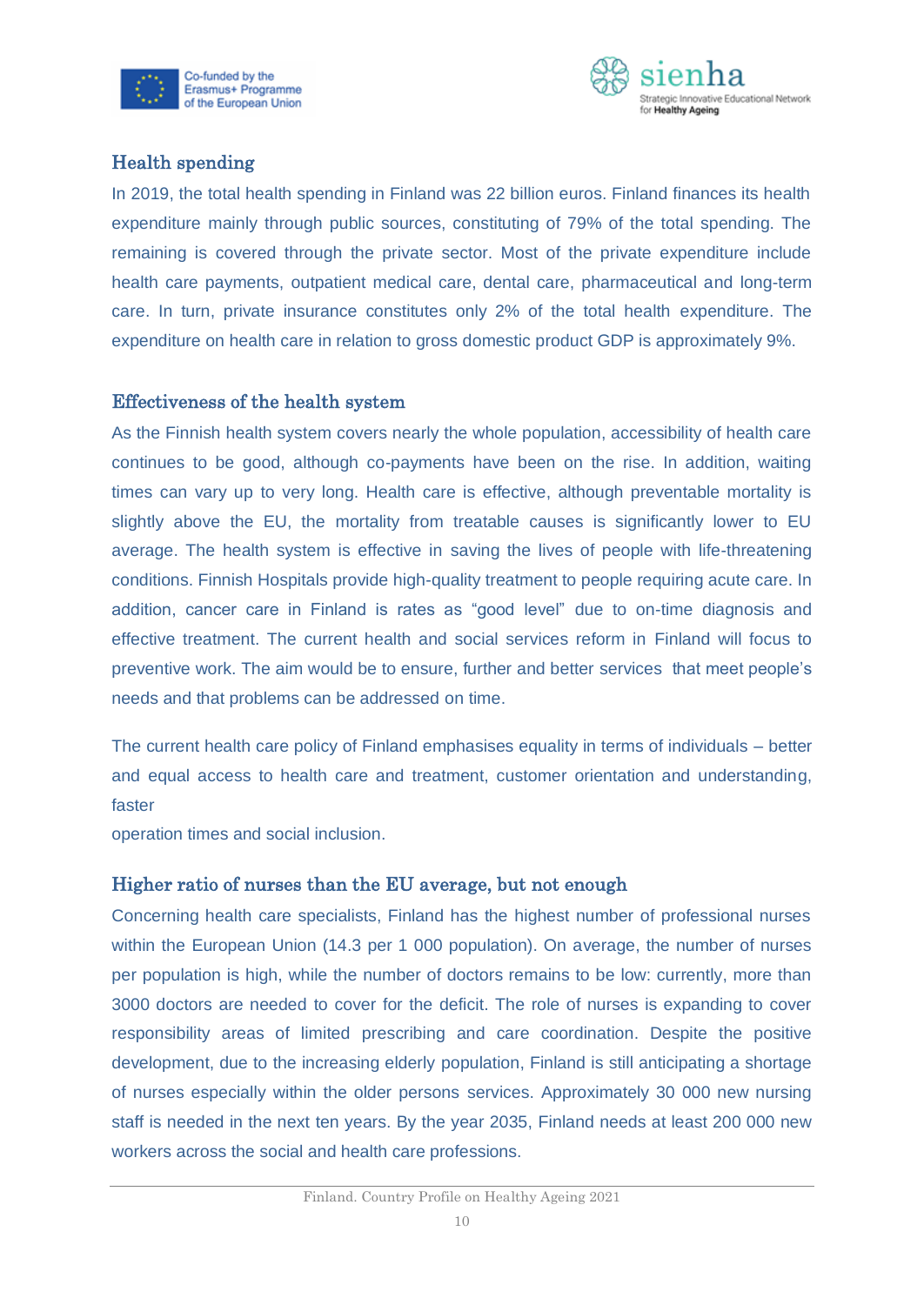



## <span id="page-11-0"></span>4. Key findings and population needs

The Finnish health care is currently initiating the new social and health care reform, which aims to reduce inequalities in health and well-being, ensuring equal and high-quality health and social services for all Finnish, securing access to a skilled workforce and curbing cost growth. Life expectancy remains to be within the top 3 among the EU countries while the disparities on the socioeconomic status remain to be lowest within the European Union. The elderly population in Finland remains to be high (over 1,2 million elderly persons, 22% of the population) with the approximate increase of 4% in the coming years.

Although the increasing number of the elderly cause a strain on the social and health care system, Finland has been able to increase actions on health promotion. Since most of the elderly remain to live at their homes, various policies and schemes have been initiated to promote functional ability, independent living, and active participation. In addition, as 13,000 people in Finland are diagnosed with a dementing disease annually, initiatives also include programmes, which aim to support brain health and increase information and early diagnosis of memory problems and disorders. Similarly, various mental health programs have been initiated to increase information on mental health disorders at all ages. The programmes targeting healthy lifestyles have brought good results in terms of tobacco consumption, which remains to be lower than the EU average. However, the areas of health and healthy living which need to be tackled are high alcohol consumption in adults and obesity of the Finnish population especially among adults and children.

The expenditure on health care is due to increase caused by the higher number of elderly population and slow economic growth. In addition, since 2020, the Covid-19 pandemic has had a major impact on health care costs and caused an influx of nurses.

The new social and health care reform will eventually reveal the results of the functioning of the primary care providers, hospitals, and social welfare service. Although the role and responsibility of expert nurses has been expanded, the functioning of these services for improving effectivity of the health care system remains to be seen.